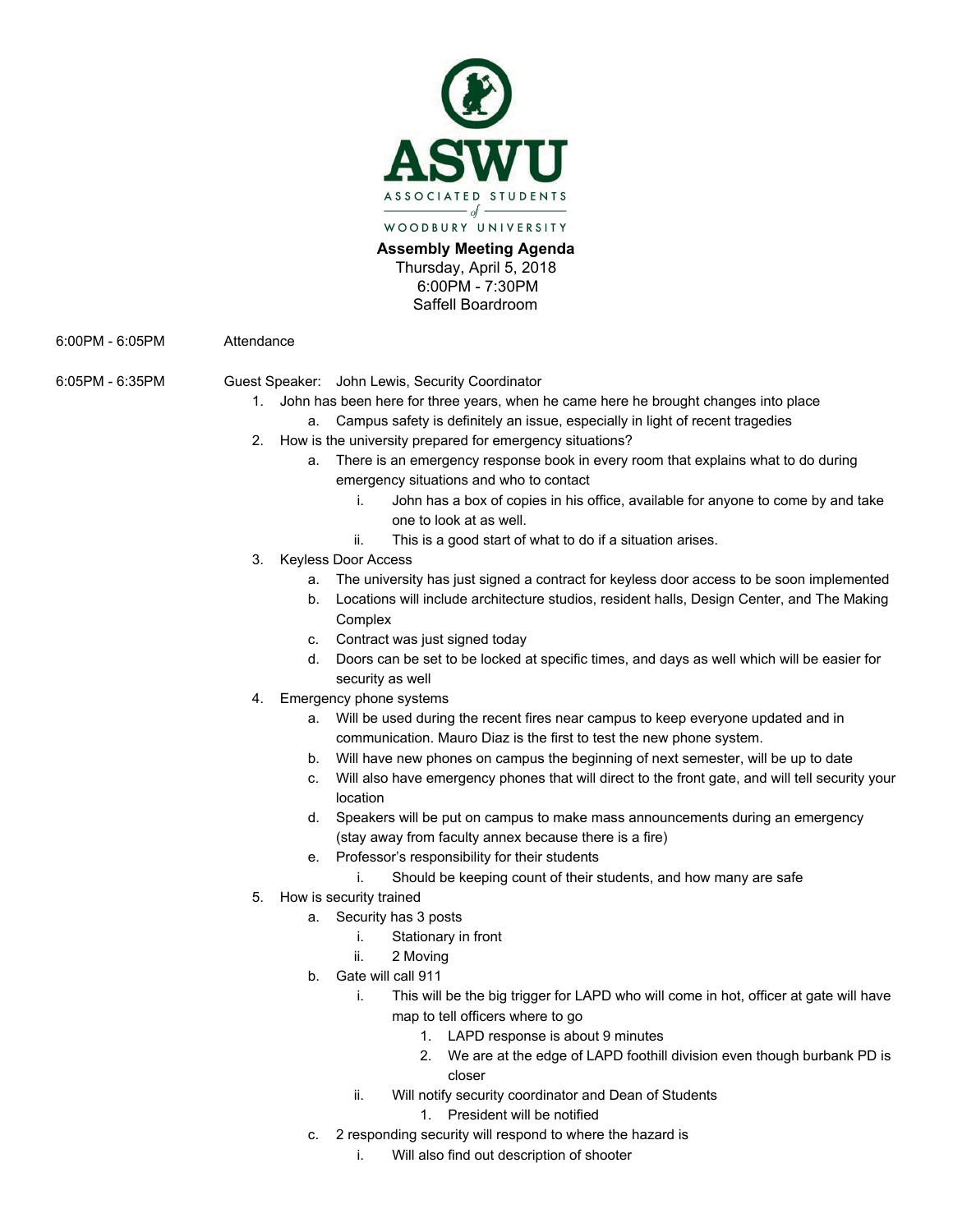- ii. They are not armed, they will be the ones talking to police officers. They are not meant to be first responders but they are trained to take important notes that first responders will need.
- iii. Security takes step back, they will assist police (opening doors, etc.)
- 6. Workshops
	- a. Safety skills program
	- b. Looking to do multiple trainings to get as many people to be able to go as possible
	- c. Security has a library of 325 topics of emergency situations and how to handle them
	- d. Plan
		- i. Plot out a topic each month
		- ii. Similar to class for sexual harassment
		- iii. Will have on going safety awareness program going
- 7. Video- Run, Hide, Fight
	- a. Trainings could be similar to video.
	- b. First and foremost- if you can get out. GET OUT
		- i. Even if people are encouraging you not to
		- ii. Do not let others slow you down, getting out safely should be your number one priority.
		- iii. Get out of the line of fire and then keep others from entering the area.
		- iv. Call 911
	- c. If you can't get out safely, you need to find a place to hide.
		- i. Act quickly and quietly. Secure your hiding spot.
		- ii. Silence your phones.
		- iii. Do not restrict your movements
	- d. As a last resort. By yourself or with others, Fight
		- i. Improvise weapons.
		- ii. Commit to taking the shooter down.
	- e. Victims are generally chosen randomly
	- f. First responders are not there to evacuate or tend to victims, they are there to stop the shooter
- 8. Evacuation zones
	- a. There is a diagram that shows all three evacuation zones in case of an emergency.
- 9. Suggestion
	- a. Required safety seminar similar to title 9
		- i. Have something that is mandatory for students to be taught how to be safe
		- ii. John agrees, it should be mandatory for students to know basic safety procedures
	- b. Question- would doing seminars have a financial impact of tuition?
		- i. This is not a question John can answer as it is out of his scope
		- ii. If there are they would be minimal and more than worth it
	- c. Question- Should the evacuation zones be better placed
		- i. We can not focus on what if situations if an evacuation zones is not in a safe are for the matter at hand it is expected that everyone will use good judgement to find a safe place.
		- ii. Student Comment- This is why training is important because some students will not exercise good judgement and go to the evacuation zone regardless if it is unsafe because they feel that is where they are suppose to go as guided by the handbooks.
- 10. If you see something that doesn't look right, you have to say something to either John Lewis or Campus Security
	- a. Woodbury is a private University, what applies to us is different from other public **Universities**
	- b. Woodbury has a low crime rate
		- i. The unarmed officer can handle a vast majority of the situations on campus
		- ii. If needed, they will contact police, or fire department if needed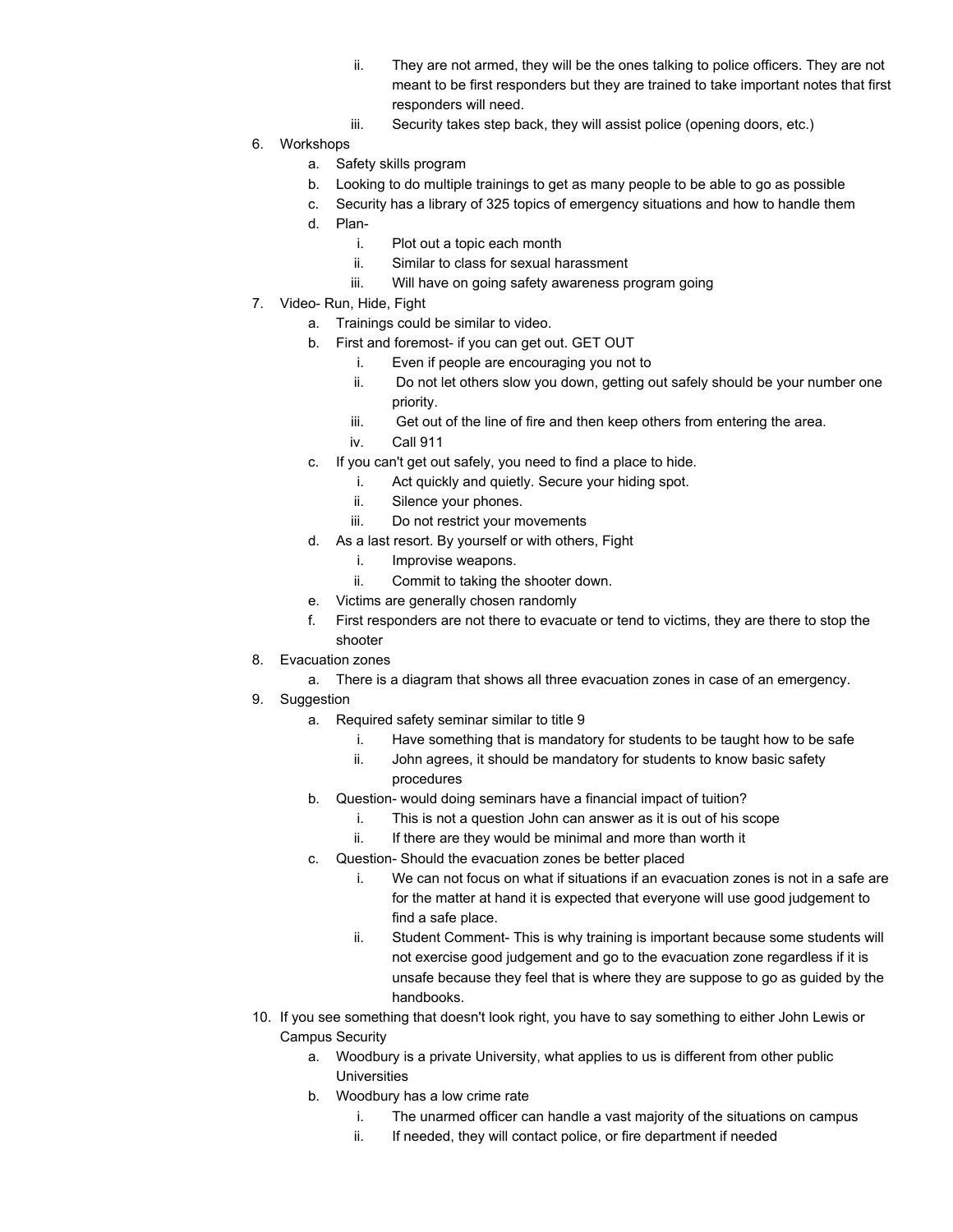#### 6:35PM - 6:40PM Upcoming Events

- 1. Unity- Wednesday the 11th, Skate night.
	- a. \$5 tickets, first come first serve.
	- b. Only have 50 tickets
	- c. Buy your tickets at tabling
	- d. Accept venmo, cash and google wallet
- 2. SIgma Omega Nu
	- a. Tuesday- substance abuse workshop with Wynn at the Whitten Center
- 3. Zone V
	- a. Photo Exhibit "Hidden Spaces" starting tomorrow until April 20th during gallery hours

## 6:40PM - 6:55PM Senator Reports

School of Architecture

#### 1. Mohamed Hassan mohamed.hasan@woodbury.edu

- a. Hey Everyone! Hope you're all enjoying your week so far. I wanted to start off by correcting myself saying that I was going to meet with Marc this week when it was next week.
- b. I also met with Ingalil yesterday and she's ready to hook me up with swag from school of architecture. Starting next week I'll be distributing them. Thanks!
- 2. Jasmine Mangona jasmine.mangona@woodbury.edu
	- a. Hi everyone! I met with Christoph this week to discuss the changes to the desks and chairs again. I showed him a few sketches that I had done which we revised a bit. Christoph's plan was to have at least one desk for at least 16 students; however due to the size of each space and the size of each desk there is only enough room for 12 students. We came up with a new orientation where each student would have enough space for one desk, a 2'x 3' storage cabinet to store models, and one additional storage cabinet to store materials. I will draw this new orientation to scale and will continue to sketch different plans as well.
	- b. In regards to the additional plotters that are suppose to be installed in the first bay upstairs in the Design Center, Christoph does not have any updates on it, but will email whoever is in charge of that soon.
	- c. Lastly, I brought up to him about giving recognition to the Interior Architecture projects that are displayed behind and in front of the Design Center as well as the Meditation Room regarding who designed them and their concept statements. Please let me know if you have any questions, comments, or concerns. Thank you!

## School of Business

## 1. Melissa Toribio mel.toribio@woodbury.edu

- a. Hello everyone, This week I met with Dr. Marquez who would like to notify everyone of two upcoming events:
	- i. First Annual Career Development Encounter which will be on Wednesday, April 11th. The purpose is to strengthen students' interviewing skills and get their resume reviewed. Only 16 students will be accommodated so if you are interested you can contact Joy to sign up.
	- ii. What's New in Business event on June 2nd. The event will be open to alumni, students, and all members of the community. There will be 4 short lectures to learn about new business trends and there may be volunteer opportunities but I will bring updates as everything is sorted out.
	- iii. Lastly, I would like to remind everyone that the next Executive in Residence will be Mr. John Humphrey, who is an experienced international executive in the Marketing Information Industry covering geographies across North and South America, Europe and Asia. He will be here on Tuesday April 10th from 10 a.m-1 p.m. If anyone is interested in meeting with him you can contact Joy to schedule an appointment.
- 
- 2. Marie Vanian marie.vanian@woodbury.edu
	- a. Dear Assembly,
	- b. I am currently looking at the possibility of bringing to all the students a series of seminars on various things ranging from interview skills to important mindfulness tools.
	- c. I am scheduling another meeting with Dr. Marques to see how this can be implemented. I feel it is important to cater not only to the education of the students but also how to respond and bring out the best in ourselves.
	- d. I look forward to speaking to her about this next week and will update you.
	- e. Thank you

School of Media, Culture, and Design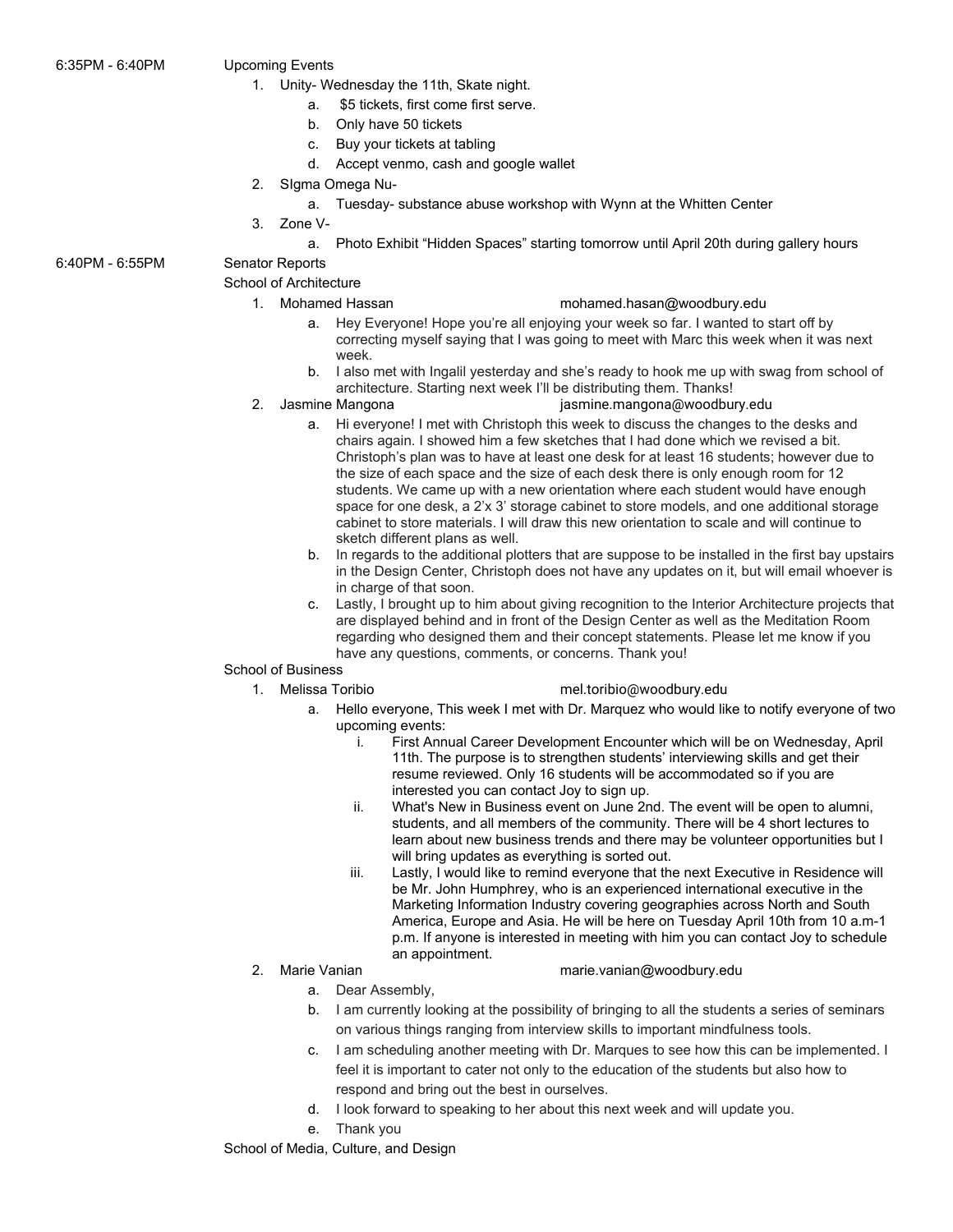#### 1. Niomie Glory niomie.glory@woodbury.edu

- a. After talking with Sue Vessella and Jennifer Peterson. It was decided that the logo contest would not be a good fit and instead we will let the graphic design classes give a speed project to produce the Woodbury University Radio logo. Also, for next week I plan on meeting with Joye Swan. If anyone has any questions or comments please email me.
- 2. Anna Harrington anna.harringtonblui@woodbury.edu
	- a. Hello everyone!
	- b. This week I shared the Animation Department Survey with a couple members from the Animation Club to gain feedback and comments about the topics covered within the survey. I plan to collect all the feedback and suggestions by Friday so that I can get the survey out within the next two weeks.
	- c. Please spread the word to Animation Majors to keep their and eyes and ears out for advertisements on when the survey will officially be released.
	- d. As per usual, please contact me if you have any comments, questions, or concerns. I am more than happy to help.
	- e. Thank you!

# College of Liberal Arts

- 3. Akeima Young akeima.young@woodbury.edu
	- a. Hello assembly,
	- b. This is week I have been busy with school work but next week I intend to continue looking into how to get more donors for a Cola scholarship along with my dean. If you have any questions or concerns please feel free to let me know.
- 4. VACANT Please email any recommendations to aswu@woodbury.edu

## 6:55PM - 7:10PM Executive Board Reports

- 1. Alexandra Holguin, President alex.holguin@woodbury.edu
	- a. Mr. Woodbury Bust: The Mr. Woodbury bust should be making his way out to us sometime next week. I will be meeting with Erik Greeny next week to discuss the location and how we will be placing the bust. We are looking to have an unveiling event when it is complete, if we do move forward with this I will keep you all updated.
	- b. FREA Speaker: ASWU has purchased a speaker to be used at events the can be requested through the FREA. The speaker will be available soon for all students and student organizations. If two events take place on the same day if one event is OAC funded that event will take precedent for the speaker. We will keep you updated as to when it will be officially ready to request, faculty and staff events will not be able to request the speaker.
	- c. Constitution & Bylaws: We are quickly trying to work to meet next weeks deadline to read the constitution. If we are unable to make this deadline we will push it back to the following week. Please keep in mind our constitution requires us to read all changes. Since the documents were basically rewritten that means we have to read the documents in there intereity I suggest bringing your patience to these meetings.
- 2. William Garcia, Executive VP william.garcia@woodbury.edu
	- a. Check out the new lights on the Woodbury letters, they are awesome and look super nice. Now we have our own little hollywood sign.
- 3. Bennet Cariaga, VP of Finance bennet.cariaga@woodbury.edu
	- a. Hi everyone! Hang in there, we're almost one month away from the end of the semester! Several organizations still have outstanding transfers from OAC reconciliations. Once I confirm your reconciliation through email, please process a transfer request, if necessary. Contrary to what you might have heard, we do not have the ability to single handedly take back OAC funds from your org accounts. If this is not completed by the end of the semester, then your org is ineligible for OAC funding in the fall.
	- b. The following organizations have OAC reconciliations due:<br>i. Phi Sigma Sigma Color Run Monday, April 9th
		- i. Phi Sigma Sigma Color Run Monday, April 9th<br>ii. AIAS Beaux Art Ball Monday. April 9th
			-
- AIAS Beaux Art Ball Monday, April 9th<br>Student Orgs marta.huo@woodbury.edu 4. Marta Huo, VP of Student Orgs.
	- a. Hello everyone, hope all is well.
	- b. Just wanted to say thank you to all the orgs who have participated in spirit week. It's been a big success for the past four days. One more day left, we can do this. Please feel free to reach out to me for any additional help or questions. I have been getting some everyday which is great. So please don't hesitate to reach out to me.
	- c. I also wanted to say thank you to all the SIPS, e-board members as well as all of CAB members with helping out spirit week as well. Spirit week would not have been as smoothly as it has been without all of you. I greatly appreciate all the effort.
	- d. Just a reminder that the animation woody contest will be ending tomorrow at 9 pm. All submission need to be emailed to [aswu@woodbury.edu.](mailto:aswu@woodbury.edu) For rules and guidelines please email either me or animation club.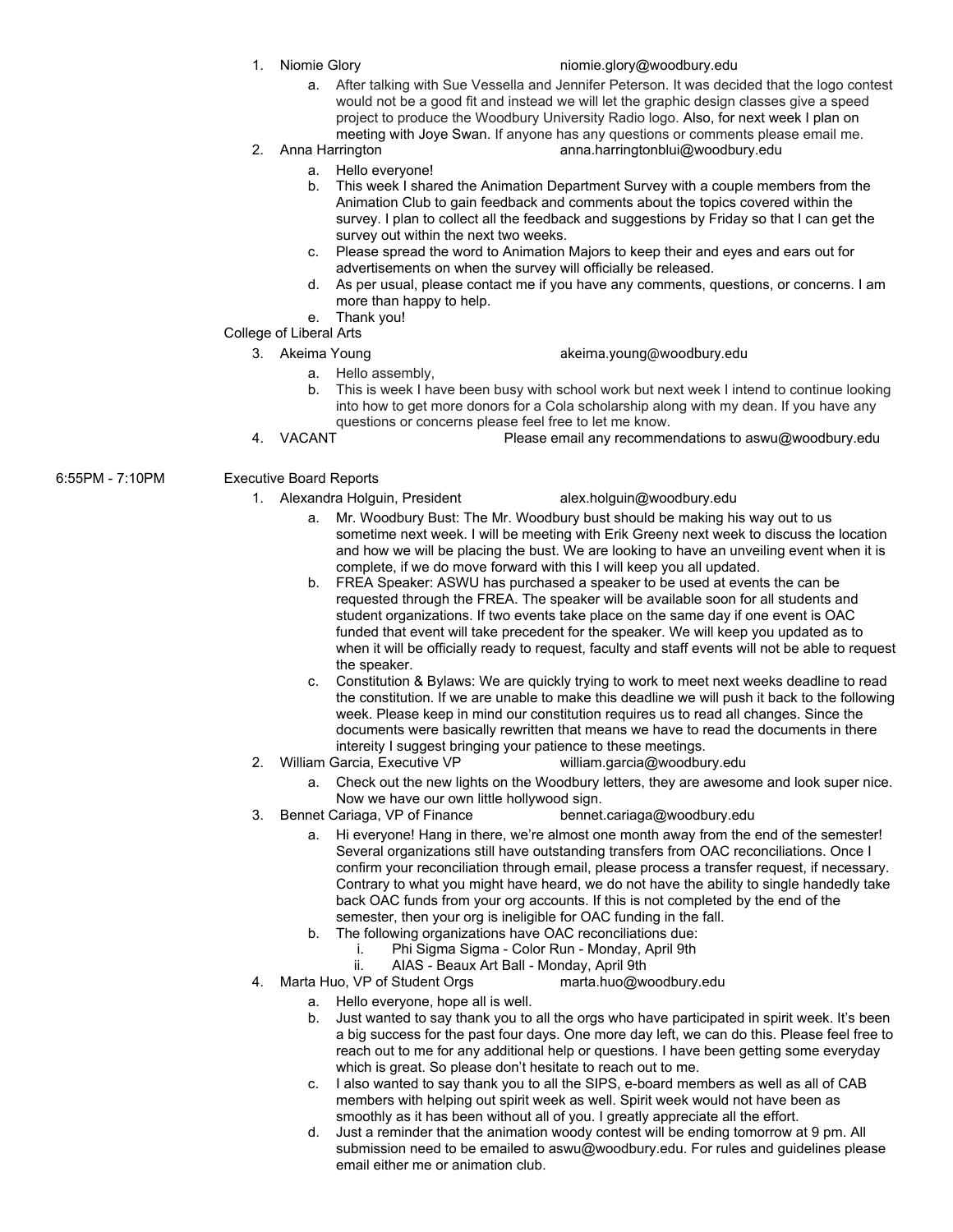- e. Also if you would like to volunteer for graduation, you can sign up in the Whitt no later than Friday, April 27, 2018. There will be one shift and you must be available to work the entire time from 6am to 12pm on Saturday, May 12, 2018. Volunteer will receive free breakfast and you are required to attend a training orientation.
- f. Thank you
- 5. Adam Ramirez, VP of Marketing adam.ramirez@woodbury.edu
	- a. Hey everyone, just a constant reminder about submitting FREA/flyer together at the same time. If it makes it easier for you, email both your advisor and FREA at the same time so they both receive it simultaneously.
	- b. Table cloths were only made for the 14 orgs that I had their logos of. For those that have been tabling during spirit week of those 14 orgs have been receiving them. For those that have not tabled, I will give them out after assembly. Reminder: These were funded from OAC, so we only made one. You have the option of returning it back to us so we can hold onto it, or you can hold onto it within your org. If it gets lost their, we unfortunately will not be able to provide another one
	- c. The following organizations have FREA/Marketing due:
		- i. Communication Club Summer Kickoff Tomorrow, April 6th
		- ii. Residential Hall Association Grand Prix Tomorrow, April 6th<br>iii. Delta Sigma Phi Delta Farmer's Market Tuesday, April 10th
		- iii. Delta Sigma Phi Delta Farmer's Market Tuesday, April 10th<br>iv. AIAS Stressbusters 2 Friday. April 13th
		- AIAS Stressbusters 2 Friday, April 13th<br>of Student Life autumn.davis@woodbury.edu
- 6. Autumn Davis, VP of Student Life
	- a. The main event is here! Woodstock is saturday, RAIN OR SHINE. 5-11pm.
	- b. Late Breakfast is from 10pm-midnight May 2nd. We will serve crepes… yay.
	- c. I am planning a workshop around sexual assault awareness for late april. More details on the speaker as well as date and time to come.
- 7:10PM 7:15PM Advisor Report
	-
	- 1. Dustin Brentlinger and the dustin.brentlinger@woodbury.edu
		- a. There was an earthquake today
		- b. There is no longer a \$400 deposit for residents
			- i. Sign up for housing
			- ii. There is still a cancellation fee
	- 2. Security information
		- a. Dustin is really impressed with security here
		- b. There is no incident that is ever going to be the same, you cannot prepare for every detail
	- 3. Shoutout to ASWU
		- a. Really impressive
		- b. Helpful, thank you for updating Dustin
		- c. Thank you for invitations to events
		- d. Dustin is going to Delta Sigma Phi's Carnation
		- e. Still waiting on invitations to events
		- f. Thank you for stopping Dustin at tables during spirit week
	- 4. Drink Milk
		- a. Water is boring
- 7:15PM 7:30PM Open Forum
	- - 1. Comment box
			- a. Is there something in the bylaws that states that orgs can't steal another org's event ideas? Especially if it's an annual event that the org always grows and then a different org decides to steal the idea and do the same thing. If there's not, there should be some type of thing to prevent it because it's not fair to orgs that put so much dedication to putting on an event, only for some other org to copy and steal it.
				- i. Currently there is nothing in the bylaws that says anything about org events
				- ii. However in the OAC guidlines, there is a clause that says for similar events,
					- during the OAC meetings this should be discussed
						- 1. If there are problems with organizations doing similar things, this can be discussed and hopefully fixed.
						- 2. At the end of the day, YOU approved the OAC events. Not ASWU
				- iii. If you do have a concern with copying events, make yours better but we can not add a "copy cat" clause into our bylaws.
			- b. April is sexual assault awareness month, are we going to have any events for this month? Do we have any programs for sexual assault? Who are the counselors if this were to happen?